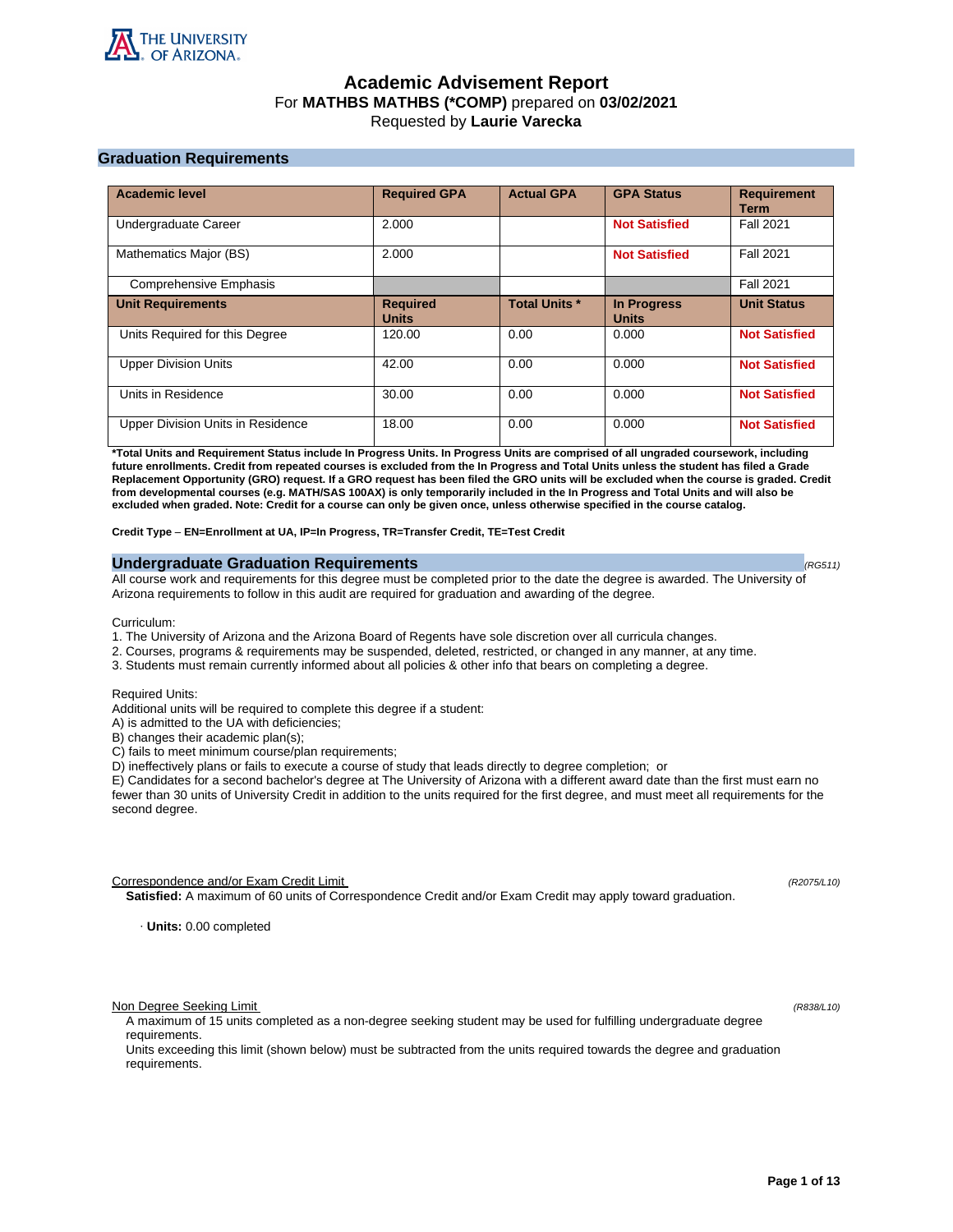

| Not Satisfied: Non-Community College Units: While there is no limit to the total number of units of course work that may be<br>transferred from an accredited community college to The University of Arizona, no more than 64 units from a 2-year institution<br>may be applied toward the requirements for a bachelor's degree. Therefore, to reach the required 120 units for a bachelor's<br>degree, a minimum of 56 units must be completed from 1) coursework at a 4-year institution, 2) approved credit by examination<br>(refer to UA Catalog for approved examinations and scores), or 3) any combination thereof. |          |
|-----------------------------------------------------------------------------------------------------------------------------------------------------------------------------------------------------------------------------------------------------------------------------------------------------------------------------------------------------------------------------------------------------------------------------------------------------------------------------------------------------------------------------------------------------------------------------------------------------------------------------|----------|
| · Units: 56.00 required, 0.00 completed, 56.00 needed                                                                                                                                                                                                                                                                                                                                                                                                                                                                                                                                                                       |          |
| <b>Success Course Limit</b><br>(R3297/L15)<br><b>Satisfied:</b> No more than 3 units will apply toward a student's graduation requirements.<br>All Success courses taken can be seen below. Success Course units exceeding the 3 unit maximum must be subtracted from the<br>total units, residency requirements and cumulative grade point average.                                                                                                                                                                                                                                                                        |          |
| PE Activity Course Limit<br>(R3297/L25)<br>Satisfied: No more than 3 units will apply toward a student's graduation requirements.<br>All PE activity courses taken can be seen below. PE Activity units exceeding the 3 unit maximum must be subtracted from the<br>total units, residency requirements and cumulative grade point average.                                                                                                                                                                                                                                                                                 |          |
| <b>Foundation Mathematics</b>                                                                                                                                                                                                                                                                                                                                                                                                                                                                                                                                                                                               | (RG1434) |
| <b>Not Satisfied: Foundation Mathematics</b>                                                                                                                                                                                                                                                                                                                                                                                                                                                                                                                                                                                |          |
| <b>GE Substantial Math Strand</b><br>Not Satisfied: Complete 1 course.                                                                                                                                                                                                                                                                                                                                                                                                                                                                                                                                                      | (R2612)  |

Non-Community College Units (R1227/L10)

# GE Substantial Math Strand (R2612/L10)

**Not Satisfied:** Complete 1 course.

· **Units:** 2.67 required, 0.00 completed, 2.67 needed

| <b>Term</b> | <b>Subject</b> | <b>Catalog Nbr</b> | <b>Course Title</b> | Grade | <b>Units</b> | <b>RptCd</b> | <b>RaDes</b> | <b>Type</b> |
|-------------|----------------|--------------------|---------------------|-------|--------------|--------------|--------------|-------------|
|             |                |                    |                     |       |              |              |              |             |

# **Courses Available**

MATH 122B, MATH 125, MATH 129, MATH 215, MATH 223, MATH 254, MATH 313

| <b>Undergraduate General Education and Foundation Requirements</b>           | (RG507) |
|------------------------------------------------------------------------------|---------|
| Not Satisfied: Undergraduate General Education and Foundation Requirements   |         |
|                                                                              |         |
| <b>Foundation Composition</b>                                                | (R532)  |
| Not Satisfied: Complete 1 of the following 4 Foundation Composition options: |         |
| 1.3 Course Foundation Composition Sequence                                   |         |
| 2. 2 Course Foundation Composition Sequence                                  |         |
| 3. Honors Composition with grade of C or higher                              |         |
| 4. Honors Composition with a grade of D and Second Semester Composition.     |         |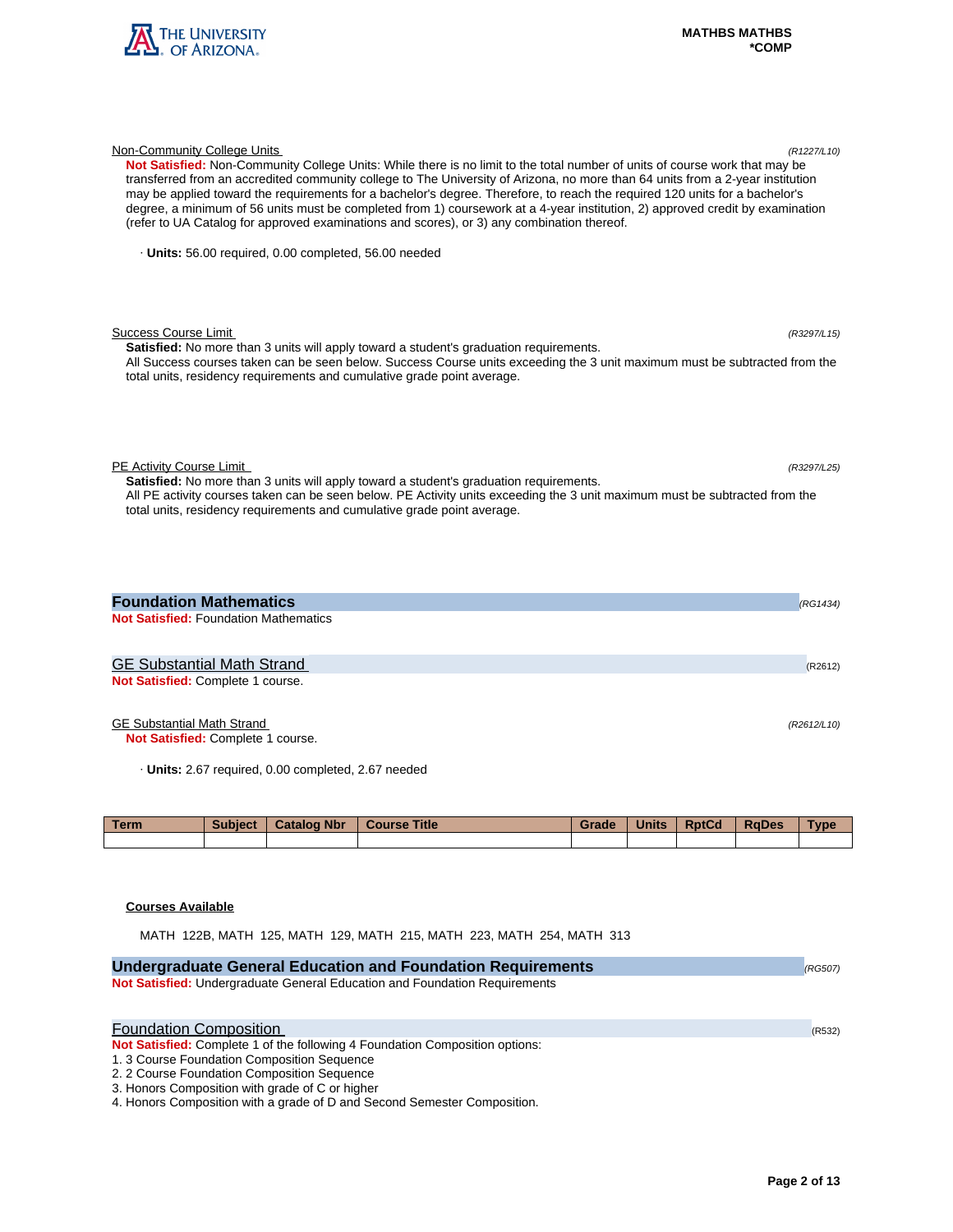

Please note: Students who earn a grade of D in Honors Composition may choose to repeat the course in order to earn a higher grade to satisfy the requirement. Please consult with your major advisor.

Mid-Career Writing Assessment - Complete 2nd semester English Composition with a B grade or higher. Students who do not earn a grade of B or better in 2nd semester English Composition must also satisfy a college or department writing requirement. Consult your major advisor if you do not earn a grade of B in 2nd semester English Composition.

Option 1: Foundation Composition - 3 Course Sequence (R532/L10)

**Not Satisfied:** Complete 3 courses. Complete ENGL 106 AND ENGL 101/107 AND ENGL 102/108.

· **Courses:** 3.00 required, 0.00 completed, 3.00 needed

| Term | <b>Subject</b> | Catalog Nbr | Course Title | Grade | Units | <b>RptCd</b> | <b>RaDes</b> | <b>Type</b> |
|------|----------------|-------------|--------------|-------|-------|--------------|--------------|-------------|
|      |                |             |              |       |       |              |              |             |
|      |                |             |              |       |       |              |              |             |
|      |                |             |              |       |       |              |              |             |

# **Courses Available**

ENGL 1EIB, ENGL 101, ENGL 101A, ENGL 107, ENGL 107A, (\*\*\*) (###), ENGL 102, ENGL 108, ENGL 106

OR Option 2: Foundation Composition - 2 Course Sequence (R532/L20) **Not Satisfied:** Complete 2 courses. Complete ENGL 101/107 AND ENGL 102/108

· **Courses:** 2.00 required, 0.00 completed, 2.00 needed

| <b>Term</b> | <b>Subject</b> | <b>Catalog Nbr</b> | <b>Course Title</b> | Grade | <b>Units</b> | <b>RptCd</b> | <b>RaDes</b> | <b>Type</b> |
|-------------|----------------|--------------------|---------------------|-------|--------------|--------------|--------------|-------------|
|             |                |                    |                     |       |              |              |              |             |
|             |                |                    |                     |       |              |              |              |             |

# **Courses Available**

ENGL 1EIB, ENGL 101, ENGL 101A, ENGL 107, ENGL 107A, (\*\*\*) (###), ENGL 102, ENGL 108

OR Option 3: Honors Composition (R532/L40)

**Not Satisfied:** Complete 1 course with a C or better.

· **Courses:** 1.00 required, 0.00 completed, 1.00 needed

| <b>Term</b> | <b>Subject</b> | <b>Catalog Nbr</b> | <b>Course Title</b> | Grade | <b>Units</b> | <b>RptCd</b> | <b>RaDes</b> | Type |
|-------------|----------------|--------------------|---------------------|-------|--------------|--------------|--------------|------|
|             | <b>ENGL</b>    | 109H               |                     |       |              |              |              |      |

# **Courses Available**

ENGL 109H

Foundation Second Language - Second Semester Proficiency (R521) **Not Satisfied:** Credit will not be given for a course at an equivalent or lower level than prior language credit earned. Course must be taken for a grade, not as pass/fail. Third semester or higher courses used to fulfill this requirement may also be used to fulfill other requirements. A grade of C or higher is required in the course that satisfies the second language requirement.

Demonstrate second semester proficiency in a second language by completing a sequence of courses through a second semester or higher level or by passing a language proficiency examination at the second semester level or higher.

# Second Semester Language Course (R521/L10)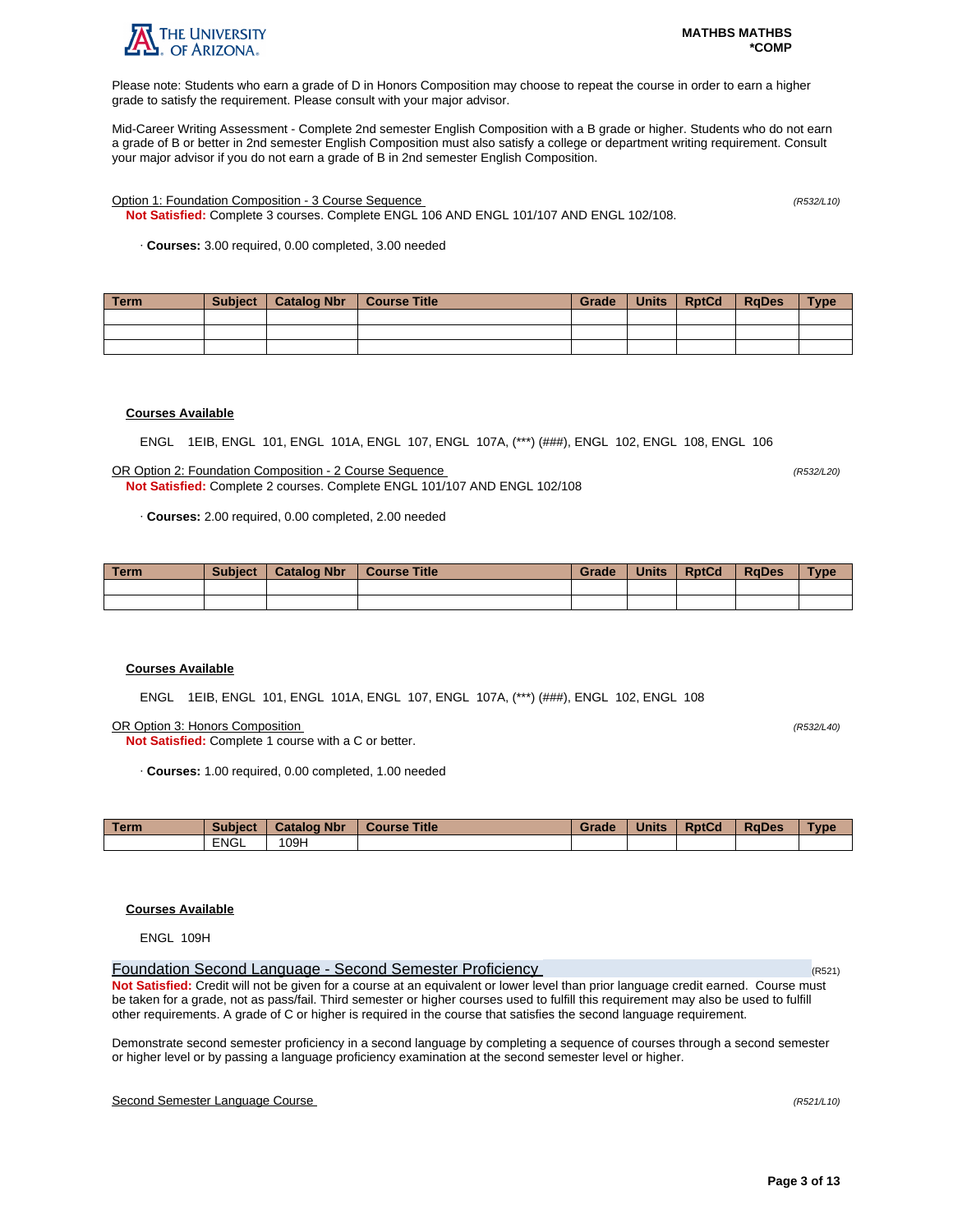

**Not Satisfied:** Complete 1 course with a grade of C or better.

Not from: FREN 325, 391, 393, 396H, 399, 399H, 414, 425, 432, 433, 434, 442, 443, 448, 453, GRK 412, 422, HIST 465D, ITAL 330A, 330B, 330C, 330D, 393, 393H 399, 399H, 410, 431, 496A, 498H, LAT 411, 413, 414, 415, 421, 425, 426, PORT 325A, 430, 440, 449, RSSS 305, 405A, 405B, SPAN 204C, 303, 305, 340, 343, 350, 360, 371A 371B 375, 381, 382, 397W, 399, 400, 401, 402, 403, 406A, 410, 411, 412, 414, 423A, 423B, 433, 435, 436, 437, 438, 441, 442, 445, 446, 447, 448, 452, 453, 455A, 457, 458, 459, 465A, 465C, 465D, 465E, 471, 472, 473, 482, TTE 414.

· **Courses:** 1.00 required, 0.00 completed, 1.00 needed

| Term | <b>Subject</b> | <b>Catalog Nbr</b> | <b>Course Title</b> | Grade | <b>Units</b> | <b>RptCd</b> | <b>RaDes</b> | Type |
|------|----------------|--------------------|---------------------|-------|--------------|--------------|--------------|------|
|      |                |                    |                     |       |              |              |              |      |

# **Courses Available**

AIS 104B, AIS 307B, ARB 102, CHN 102, CRL 102, FREN 102, FREN 112, GER 102, GRK 102, GRK 104, GRK 112, ITAL 102, ITAL 102Z, JPN 102, JUS 103B, KOR 102, LAS 305A, LAT 102, LAT 112, LING 104B, LING 307B, MENA 103B, PORT 102, PORT 305A, PORT 325A, PRS 102, RSSS 102, SERP 370B, SPAN 102, SPAN 103, SPAN 205, TURK 102

# General Education Tier I (RS22) And The Contract of the Contract of the Contract of the Contract of the Contract of the Contract of the Contract of the Contract of the Contract of the Contract of the Contract of the Contra

**Not Satisfied:** Complete each of the following areas.

Tier I Individuals & Societies/150s (R522/L10)

**Not Satisfied:** Complete 2 courses, 6 units total. Transfer students with quarter system credits may satisfy Tier One requirements with 2 courses and 5.34 units.

· **Units:** 5.34 required, 0.00 completed, 5.34 needed

· **Courses:** 2.00 required, 0.00 completed, 2.00 needed

| Term | <b>Subject</b> | <b>Catalog Nbr</b> | <b>Course Title</b> | Grade | <b>Units</b> | <b>RptCd</b> | <b>RaDes</b> | Type |
|------|----------------|--------------------|---------------------|-------|--------------|--------------|--------------|------|
|      |                |                    |                     |       |              |              |              |      |
|      |                |                    |                     |       |              |              |              |      |

# **Courses Available**

(\*\*\*) (###), AFAS 150B1, ANTH 150B1, ART 150B1, ART 150B2, EAS 150B1, EDP 150B1, ENGL 150B1, ENGL 150B2, ESOC 150B1, FREN 150B1, FSHD 150B1, FTV 150B1, GEOG 150B1, GEOG 150B2, GER 150B1, GWS 150B1, GWS 150B2, GWS 150B3, GWS 150B4, GWS 150B5, HNRS 150B1, HNRS 150B2, HUMS 150B1, ITAL 150B1, LAR 150B1, LAS 150B1, MAS 150B1, MAS 150B2, MIS 150B1, PAH 150B1, PHIL 150B1, POL 150B1, RCSC 150B1, RCSC 150B2, RELI 150B1, RSSS 150B1, RSSS 150B2, SOC 150B1, SOC 150B2, SPAN 150B1, SPAN 150B2, TLS 150B1, AED 150A1, ANTH 150A1, ART 150A1, ENGL 150A1, GER 150A1, HWRS 150A1, LING 150A1, MIS 150A1, PAH 150A1, PAH 150A2, PAH 150A3, PHIL 150A1, POL 150A1, PSY 150A1, AED 150C1, ANTH 150C1, AREC 150C1, AREC 150C2, AREC 150C3, CLAS 150C1, ECON 150C1, FIN 150C1, FREN 150C1, GEOG 150C1, HIST 150C1, HIST 150C2, HIST 150C3, HIST 150C4, HIST 150C5, HIST 150C6, HNRS 150C1, HPS 150C1, ITAL 150C1, JOUR 150C1, LAS 150B2, LING 150C1, MAS 150C1, MENA 150C1, NSC 150C1, PHIL 150C1, PLP 150C1, POL 150C1, POL 150C2, POL 150C3, PPEL 150C1, RNR 150C1, SOC 150C1, SOC 150C2, TLS 150C1, PHIL 150A2

#### Tier I Traditions & Cultures/160s (R522/L30)

**Not Satisfied:** Complete 2 courses, 6 units total. Transfer students with quarter system credits may satisfy Tier One requirements with 2 courses and 5.34 units.

- · **Units:** 5.34 required, 0.00 completed, 5.34 needed
- · **Courses:** 2.00 required, 0.00 completed, 2.00 needed

| Term | <b>Subject</b> | <b>Catalog Nbr</b> | <b>Course Title</b> | Grade | <b>Units</b> | RptCd | RaDes | <b>Type</b> |
|------|----------------|--------------------|---------------------|-------|--------------|-------|-------|-------------|
|      |                |                    |                     |       |              |       |       |             |
|      |                |                    |                     |       |              |       |       |             |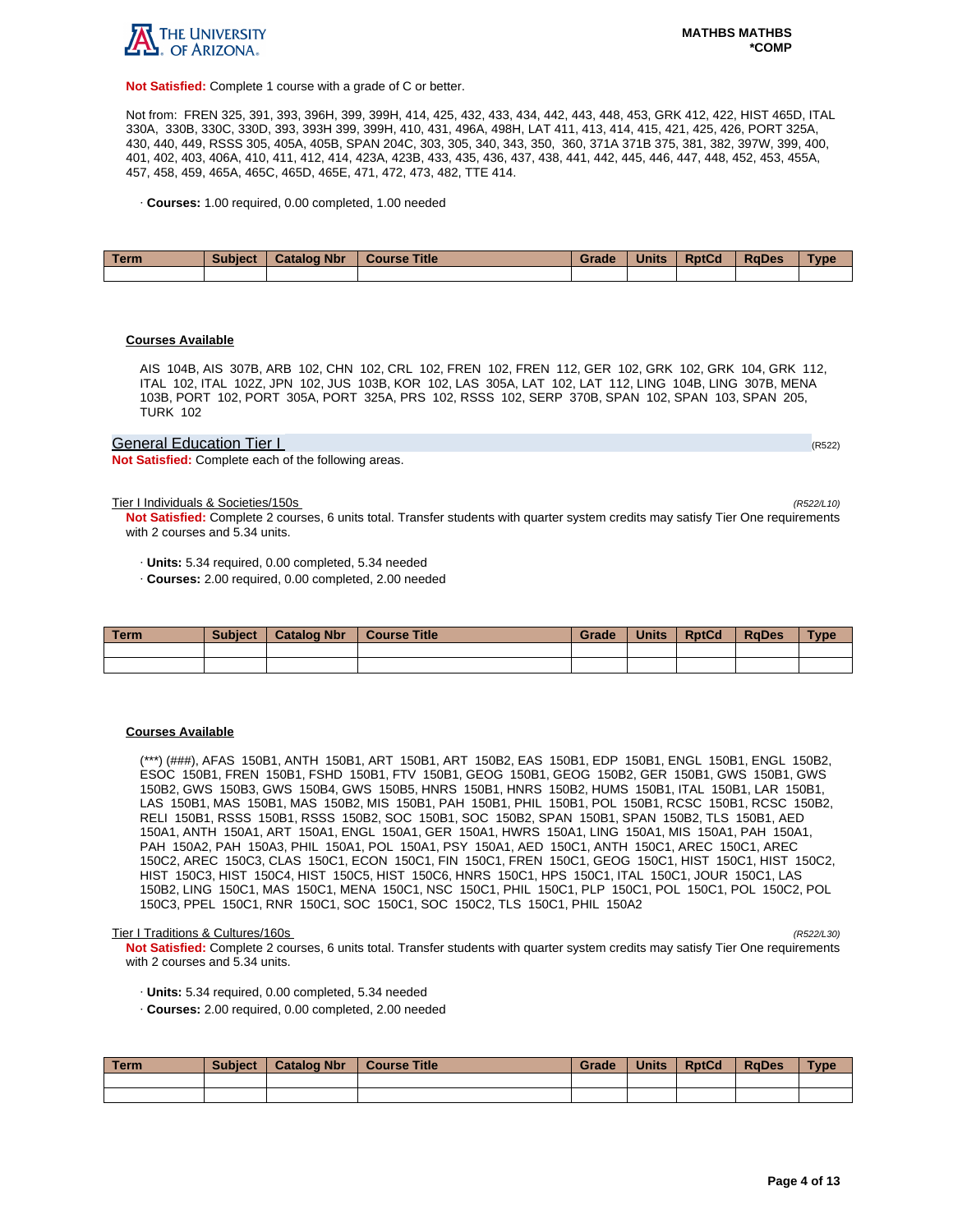

(\*\*\*) (###), AFAS 160A1, AFAS 160A2, AIS 160A1, ANTH 160A1, ANTH 160A2, ART 160A1, EAS 160A1, EAS 160A2, EAS 160A3, EAS 160A4, EAS 160A5, ENGL 160A1, ENGL 160A2, FREN 160A1, GER 160A1, HIST 160A1, HIST 160A2, MAS 160A1, MENA 160A1, MENA 160A2, POL 160A1, RELI 160A1, CLAS 160B1, DNC 160B1, ENGL 160B1, HIST 160B1, HIST 160B2, ITAL 160B1, POL 160B1, ARC 160C1, DNC 160C1, GER 160C1, GWS 160C1, HIST 160C1, POL 160C1, RSSS 160C1, RSSS 160C2, SPAN 160C1, ACBS 160D1, AFAS 160D1, ANTH 160D2, ANTH 160D3, ARC 160D1, ART 160D1, ART 160D2, ART 160D3, CLAS 160D2, CLAS 160D3, ENGL 160D1, ENGL 160D2, ENTO 160D1, GER 160D1, GER 160D2, HIST 160D1, HNRS 160D1, HNRS 160D2, HNRS 160D3, HNRS 160D4, ITAL 160D1, JUS 160D1, MUS 160D1, PAH 160D1, PAH 160D2, PAH 160D3, PAH 160D4, PAH 160D5, PHIL 160D1, PHIL 160D2, PHIL 160D3, POL 160D1, RELI 160D1, RELI 160D2, RELI 160D3, RELI 160D4, RELI 160D5, RELI 160D6, RNR 160D1, RSSS 160D1, SPAN 160D1, TAR 160D1

# General Education Tier II (R528) (R528) (R528) (R528) (R528) (R528) (R528) (R528)

**Not Satisfied:** Complete each of the following areas.

Tier II Arts (R528/L10)

**Not Satisfied:** Complete 1 course, 3 units total. Transfer students with quarter system credits may satisfy Tier Two requirements with 2.67 units.

- · **Units:** 2.67 required, 0.00 completed, 2.67 needed
- · **Courses:** 1.00 required, 0.00 completed, 1.00 needed

| <b>Term</b> | <b>Subject</b> | <b>Catalog Nbr</b> | <b>Course Title</b> | Grade | <b>Units</b> | <b>RptCd</b> | <b>RaDes</b> | <b>Type</b> |
|-------------|----------------|--------------------|---------------------|-------|--------------|--------------|--------------|-------------|
|             |                |                    |                     |       |              |              |              |             |

# **Courses Available**

AFAS 218, AFAS 318, AFAS 371, ANTH 318, ARC 304, ARC 325, ARE 130, ARH 201, ARH 202, ARH 203, ARH 312, ARH 314, ARH 315, ARH 316A, ARH 316B, ARH 319, ARH 320, ARH 321, ARH 322, ARH 324, ARH 325, ARH 329, ART 203, ART 242, ART 282, ART 329, ART 358, CLAS 310, CLAS 329, DNC 100, DNC 101, DNC 112A, DNC 112B, DNC 112C, DNC 143, DNC 144A, DNC 144B, DNC 144C, DNC 152A, DNC 152B, DNC 152C, DNC 175, DNC 176A, DNC 176B, DNC 177C, DNC 177D, DNC 178A, DNC 178B, DNC 178C, DNC 179A, DNC 200, DNC 276A, ENGL 201, ENGL 209, ENGL 210, ENGL 300, ENGV 300, FTV 352, FTV 375, HNRS 203H, HNRS 216, HNRS 218, HNRS 220, HNRS 222, ISTA 301, JPN 245, LAS 322, LAS 337, MAS 337, MUS 100, MUS 101A, MUS 107, MUS 108, MUS 109, MUS 206, MUS 231, MUS 328, MUS 334, MUS 335, MUS 337, MUS 344, MUS 360, RELI 227, RELI 240, RELI 345, TAR 100, TAR 103, TAR 303, (\*\*\*) (###)

### Tier II Humanities (R528/L20)

**Not Satisfied:** Complete 1 course, 3 units total. Transfer students with quarter system credits may satisfy Tier Two requirements with 2.67 units. Prerequisite course work in Tier 1 Traditions and Cultures (TRAD) must be completed prior to taking. If LAT 201 or 202 are used to fulfill Foundation Second Language Proficiency, they cannot be used to fulfill Tier II Humanities.

- · **Units:** 2.67 required, 0.00 completed, 2.67 needed
- · **Courses:** 1.00 required, 0.00 completed, 1.00 needed

| Term | <b>Subject</b> | <b>Catalog Nbr</b> | <b>Course Title</b> | Grade | <b>Units</b> | <b>RptCd</b> | <b>RaDes</b> | Type |
|------|----------------|--------------------|---------------------|-------|--------------|--------------|--------------|------|
|      |                |                    |                     |       |              |              |              |      |

# **Courses Available**

AFAS 200, AFAS 222, AFAS 224, AFAS 230, AFAS 245, AFAS 249, AFAS 255, AFAS 310, AFAS 314, AFAS 320, AFAS 335, AFAS 342, AFAS 365, AFAS 373, AFAS 374, AFAS 377, AFAS 381, AIS 212, AIS 381, ANTH 222, ANTH 300, ANTH 349, ARC 220, ARC 303, ARH 300, ARH 329, ART 329, ART 360, CHN 241, CHN 245, CHN 345, CLAS 220, CLAS 221, CLAS 222, CLAS 260, CLAS 300, CLAS 312, CLAS 329, CLAS 335, CLAS 342, CLAS 346, CLAS 349, CLAS 351, CLAS 352, CLAS 353, CLAS 355, EAS 201, EAS 358, EAS 359, ENGL 220A, ENGL 220B, ENGL 228, ENGL 229, ENGL 230, ENGL 231, ENGL 245, ENGL 248B, ENGL 260, ENGL 264, ENGL 265, ENGL 266, ENGL 267, ENGL 280, ENGL 342, ENGL 360, ENGL 375, ENGL 377, ENGV 360, FREN 245, FREN 249, FREN 280, FREN 282,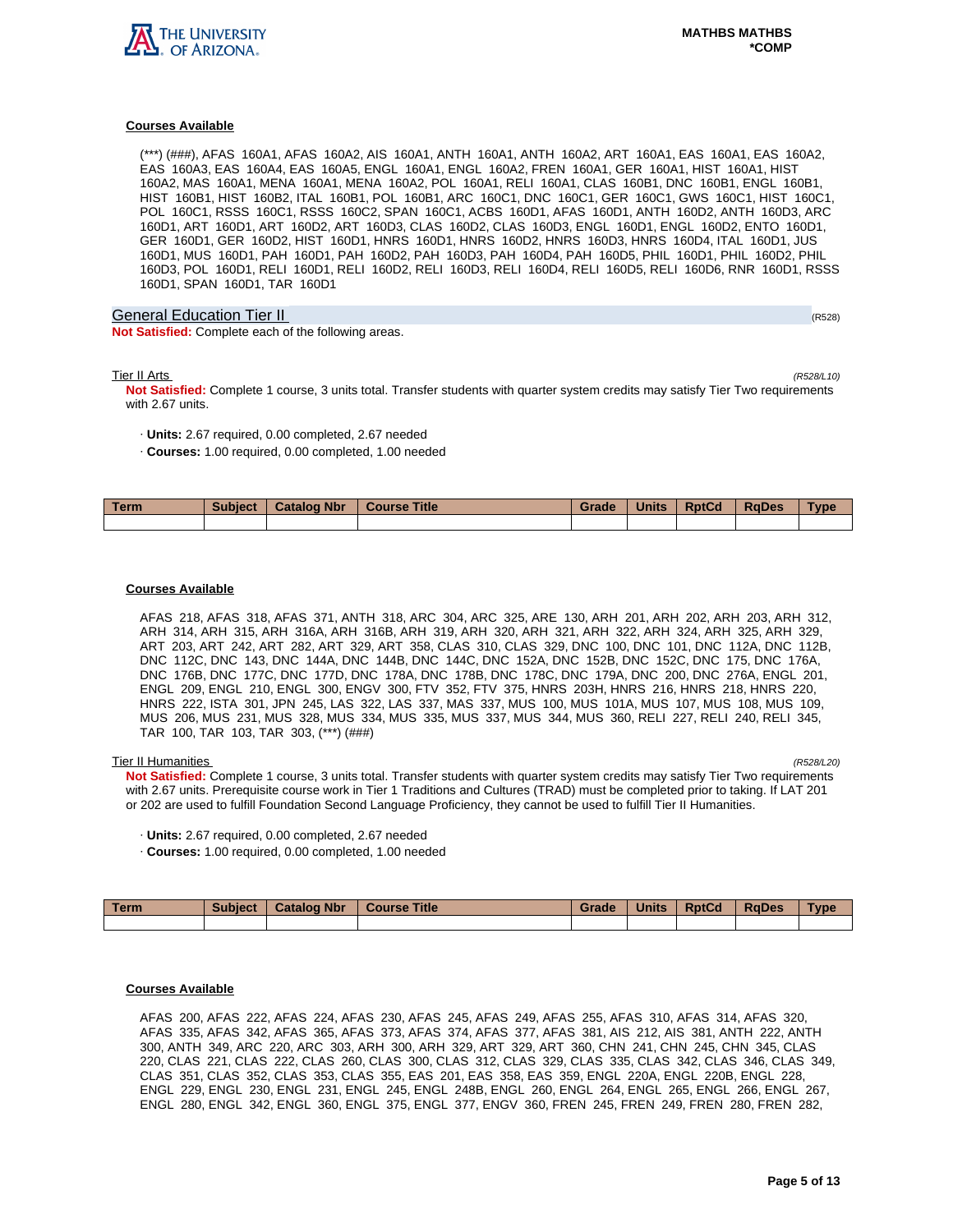

FREN 283, FREN 284, FREN 314, FREN 373, FREN 374, FREN 375, FTV 325, GER 233, GER 242, GER 246, GER 272, GER 273, GER 276, GER 278, GER 312, GER 320, GER 325, GER 371, GER 373, GER 375, GER 376, GER 379, GER 380, GWS 200, GWS 317, GWS 330, GWS 342, GWS 373, HIST 224, HIST 247, HIST 272, HIST 277A, HIST 277B, HIST 278, HIST 307, HIST 316, HIST 372A, HIST 372B, HNRS 200, HNRS 208H, HNRS 209, HNRS 210, HNRS 212, HNRS 302, ITAL 230, ITAL 240, ITAL 250A, ITAL 250B, ITAL 250C, ITAL 250D, ITAL 330B, JPN 220, JPN 272, JPN 311, JUS 301, JUS 325, JUS 372A, JUS 372B, JUS 376, KOR 251, LAS 310, LAS 335, LAT 201, LAT 202, LAW 360, MENA 277A, MENA 277B, MENA 342, MENA 372A, MENA 372B, PA 321, PAH 200, PAH 201, PAH 220, PAH 221, PAH 230, PAH 231, PAH 260, PAH 331, PHIL 210, PHIL 213, PHIL 220, PHIL 222, PHIL 260, PHIL 261, PHIL 262, PHIL 321, PHIL 325, PHIL 330, PRS 342, RELI 203, RELI 210, RELI 211, RELI 212, RELI 220, RELI 220A, RELI 220B, RELI 230, RELI 241, RELI 255, RELI 277A, RELI 280, RELI 300, RELI 303, RELI 304, RELI 325, RELI 335, RELI 342, RELI 350, RELI 358, RELI 359, RELI 363, RELI 367, RELI 372A, RELI 372B, RELI 379, RELI 381, RELI 385, RSSS 210, RSSS 212, RSSS 280, RSSS 304, RSSS 310, RSSS 311, RSSS 325, RSSS 335, RSSS 340, RSSS 345, RSSS 350, SPAN 210, SPAN 220, (\*\*\*) (###)

# Tier II Individual & Societies (R528/L30)

**Not Satisfied:** Complete 1 course, 3 units total. Transfer students with quarter system credits may satisfy Tier Two requirements with 2.67 units. Prerequisite course work in Tier 1 Individuals and Societies (INDV) must be completed prior to taking.

- · **Units:** 2.67 required, 0.00 completed, 2.67 needed
- · **Courses:** 1.00 required, 0.00 completed, 1.00 needed

| <b>Term</b> | <b>Subject</b> | <b>Catalog Nbr</b> | <b>Course Title</b> | Grade | <b>Units</b> | <b>RptCd</b> | <b>RaDes</b> | Type |
|-------------|----------------|--------------------|---------------------|-------|--------------|--------------|--------------|------|
|             |                |                    |                     |       |              |              |              |      |

# **Courses Available**

AED 210, AED 408, AFAS 220, AFAS 223, AFAS 260, AFAS 280, AFAS 304A, AFAS 304B, AFAS 305, AFAS 306, AFAS 310, AFAS 340, AFAS 345, AFAS 376, AFAS 378, AFAS 444, AGTM 380, AIS 200, AIS 210, AIS 220, AIS 346, AIS 347, ALC 309, ANTH 202, ANTH 203, ANTH 204, ANTH 220, ANTH 280, ANTH 307, ANTH 314, ANTH 316, ANTH 317, ANTH 320, ANTH 323, ANTH 325, ANTH 330, ANTH 339, ANTH 346, ANTH 347, ANTH 358, ANTH 373, ANTH 380, ANTV 307, APCV 301, ARE 201, AREC 210, AREC 365, CHS 202, CLAS 240, CLAS 305, CLAS 306, CLAS 323, CLAS 362, EAS 202, EAS 280, ECON 200, ECON 205, EDL 200, EDP 200, ENGL 347, ENVS 310, ESOC 210, FCM 201, FCSC 302, FOOD 360, FREN 230, FREN 231, FSHD 200, FSHD 347, GEOG 205, GEOG 210, GEOG 250, GEOG 251, GEOG 252, GEOG 256, GEOG 270, GEOG 350, GEOG 367, GEOG 380, GER 244, GER 274, GER 327, GPSV 365, GWS 240, GWS 260, GWS 306, GWS 316, GWS 323, GWS 328, GWS 362, HED 350, HIST 246, HIST 306, HIST 362A, HIST 362B, HIST 370A, HIST 370B, HNRS 204H, HNRS 205H, HNRS 206H, HNRS 217, HNRS 221, HPS 300, HPS 387, HPS 444, HUMS 205, HUMS 376, ISTA 263, ITAL 231, ITAL 330D, JOUR 305, JOUR 360, JPN 362A, JPN 362B, JUS 370A, JUS 370B, KOR 245, KOR 352, LAR 350, LAS 204, LAS 230, LAS 251, LAS 280, LAS 310, LAS 312, LAS 316, LAS 317, LAS 345, LAW 389, LING 210, LING 211, LING 330, MAS 265, MAS 317, MAS 365, MCB 310, MENA 251, MENA 330, MENA 334, NAFS 365, NSC 255, PA 205, PA 250, PA 312, PA 323, PAH 240, PAH 310, PAH 320, PAH 330, PAH 350, PAH 372, PHIL 205, PHIL 211, PHIL 214, PHIL 223, PHIL 233, PHIL 241, PHIL 246, PHIL 250, PHIL 264, PHIL 323, PHIL 326, PHIL 345, PHIL 346, PHIL 347, PHIL 348, PHPM 310, PLG 202, PLG 211, PLG 256, POL 201, POL 202, POL 203, POL 204, POL 209, POL 250, POL 312, POL 345, PORT 280, PPEL 205, PPEL 210, PSY 200, PSY 216, PSY 240, PSY 277, RCSC 204, RELI 233, RELI 235, RELI 301, RELI 302, RELI 305, RELI 306, RELI 316, RELI 323, RELI 326, RELI 330, RELI 334, RELI 360, RELI 370A, RELI 370B, RNR 200, RNR 256, RSSS 275, RSSS 305, RSSS 306, RSSS 315, RSSS 320, RSSS 328, SERP 200, SLHS 255, SOC 202, SOC 220, SOC 260, SOC 280, SOC 320, SOC 355, SOC 357, SOC 367, SPAN 211, SPAN 220, SPAN 280, TLS 200, TLS 204, TLS 239, TLS 240, TLS 353, (\*\*\*) (###)

# **Diversity Emphasis Course** (R531) **Diversity Emphasis Course**

**Not Satisfied:** One course must be taken that focuses on Gender, Race, Class, Ethnicity, Sexual Orientation or Non-Western Area Studies.

Courses used to fulfill this requirement may also be used to fulfill other requirements.

## **Diversity Emphasis Course** (R531/L10)

**Not Satisfied:** General Education Diversity Emphasis Course: Gender, Race, Class, Ethnicity, Sexual Orientation or Non-Western Area Studies.

· **Courses:** 1.00 required, 0.00 completed, 1.00 needed

| Term | <b>Subject</b> | <b>Catalog Nbr</b> | <b>Course Title</b> | Grade | <b>Units</b> | <b>RptCd</b> | <b>RaDes</b> | <b>Type</b> |
|------|----------------|--------------------|---------------------|-------|--------------|--------------|--------------|-------------|
|      |                |                    |                     |       |              |              |              |             |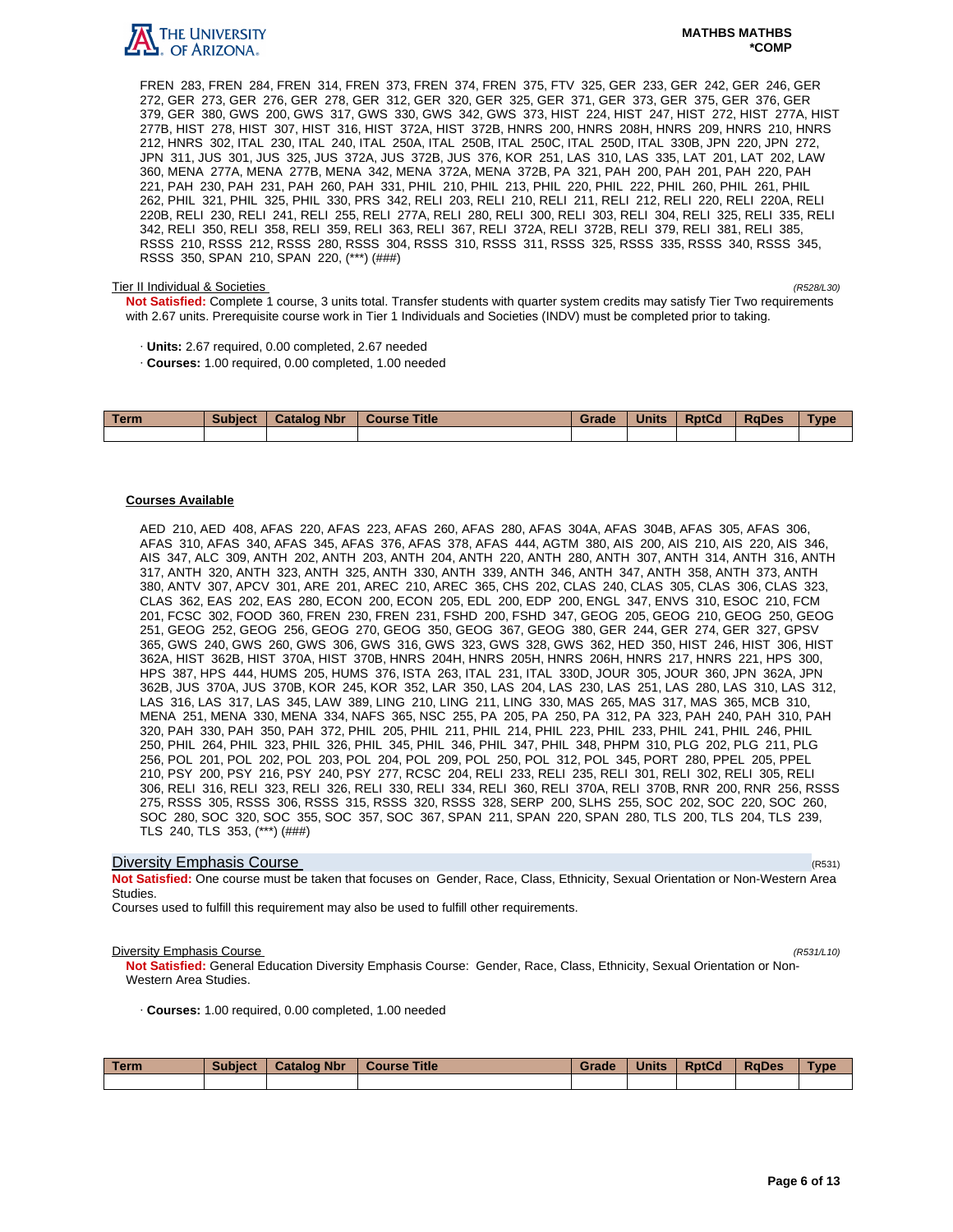

AED 408, AFAS 150B1, AFAS 160A1, AFAS 160A2, AFAS 218, AFAS 220, AFAS 222, AFAS 223, AFAS 230, AFAS 245, AFAS 249, AFAS 255, AFAS 260, AFAS 302, AFAS 304A, AFAS 304B, AFAS 306, AFAS 310, AFAS 311D, AFAS 314, AFAS 318, AFAS 330, AFAS 335, AFAS 340, AFAS 342, AFAS 345, AFAS 365, AFAS 371, AFAS 373, AFAS 374, AFAS 376, AFAS 377, AFAS 381, AFAS 444, AFAS 467, AFAS 468, AIS 160A1, AIS 200, AIS 210, AIS 212, AIS 220, AIS 346, AIS 347, AIS 381, AIS 467, ANTH 150A1, ANTH 160A1, ANTH 160A2, ANTH 201, ANTH 202, ANTH 203, ANTH 220, ANTH 222, ANTH 307, ANTH 314, ANTH 318, ANTH 320, ANTH 323, ANTH 325, ANTH 330, ANTH 339, ANTH 346, ANTH 347, ANTH 358, ANTH 375, ANTH 402, ANTH 450, ANTH 467, ANTV 307, ANTV 375, ARH 203, ART 160A1, CHN 245, CHN 251, CHN 276, CHN 331, CHN 341, CHN 345, CHN 419, CHN 420, CHN 429, CHN 468, CHN 482, CHN 483, CHS 202, CLAS 150C1, CLAS 323, CLAS 362, DNC 177C, DNC 177D, DNC 178A, DNC 178B, DNC 178C, DNC 179A, EAS 130, EAS 160A1, EAS 160A2, EAS 160A3, EAS 160A4, EAS 160A5, EAS 201, EAS 202, EAS 280, EAS 333, EAS 358, EAS 359, EAS 402, EAS 484, EAS 496C, ENGL 150B2, ENGL 160A1, ENGL 160A2, ENGL 228, ENGL 229, ENGL 230, ENGL 245, ENGL 342, ENGL 377, ENGL 429, ENVS 310, FCM 201, FREN 150B1, FREN 150C1, FREN 160A1, FREN 230, FREN 231, FREN 245, FREN 249, FREN 314, FREN 373, FREN 374, FTV 150B1, FTV 251, GEOG 205, GEOG 210, GEOG 251, GEOG 252, GEOG 311D, GEOG 311E, GER 160A1, GER 274, GER 278, GER 373, GER 376, GWS 150B5, GWS 200, GWS 240, GWS 253, GWS 254, GWS 260, GWS 306, GWS 323, GWS 324, GWS 328, GWS 330, GWS 335, GWS 342, GWS 362, GWS 373, GWS 402, GWS 427, GWS 448, GWS 459, GWS 468, HIST 160A1, HIST 160A2, HIST 253, HIST 254, HIST 272, HIST 276, HIST 277A, HIST 278, HIST 306, HIST 307, HIST 370A, HIST 370B, HIST 372A, HIST 372B, HIST 482, HNRS 160D4, HNRS 204H, HPS 387, HPS 444, HUMS 150B1, HUMS 205, HUMS 376, HUSV 310, ITAL 150B1, ITAL 150C1, ITAL 231, ITAL 330B, ITAL 330D, JOUR 360, JPN 220, JPN 245, JPN 272, JPN 304, JPN 308, JPN 310, JPN 311, JPN 314, JPN 402, JPN 411, JPN 412, JPN 440, JPN 441, JPN 446A, JPN 446B, JPN 450, JPN 485, JPN 486, JPN 489, JPN 495B, JPN 496A, JPN 496C, JUS 325, JUS 370A, JUS 370B, JUS 372A, JUS 372B, JUS 376, KOR 245, KOR 251, LAS 251, LAS 310, LAS 312, LAS 335, LAS 337, LAS 345, LAW 389, LING 210, LING 304, LING 330, LING 402, LING 411, LING 412, LING 419, LING 420, LING 496C, MAS 160A1, MAS 265, MAS 330, MAS 337, MAS 365, MAS 467, MENA 160A1, MENA 160A2, MENA 251, MENA 277A, MENA 311E, MENA 330, MENA 334, MENA 372A, MENA 372B, MENA 375, MENA 441, MIS 150B1, MNE 201, MUS 109, MUS 231, MUS 334, MUS 335, MUS 337, MUS 344, NESV 375, PA 312, PAH 160D1, PAH 160D2, PAH 220, PAH 221, PAH 260, PAH 310, PHIL 222, PHIL 223, PHIL 325, PHIL 330, POL 160A1, POL 312, POL 330, POL 335, POL 345, POL 441, POL 464, POL 468, POL 476, PSY 216, RELI 130, RELI 160A1, RELI 160D4, RELI 160D5, RELI 160D6, RELI 210, RELI 212, RELI 220, RELI 230, RELI 235, RELI 240, RELI 277A, RELI 301, RELI 302, RELI 303, RELI 308, RELI 314, RELI 323, RELI 324, RELI 330, RELI 331, RELI 333, RELI 334, RELI 335, RELI 345, RELI 350, RELI 358, RELI 359, RELI 360, RELI 363, RELI 367, RELI 370A, RELI 370B, RELI 372A, RELI 372B, RELI 381, RELI 402, RELI 483, RELI 484, RELI 485, RELI 486, RELI 489, RSSS 150B2, RSSS 212, RSSS 305, RSSS 315, RSSS 320, RSSS 328, RSSS 350, SOC 202, SOC 220, SOC 222, SOC 260, SOC 280, SOC 324, SOC 325, SOC 355, SOC 357, SOC 427, SOC 432, SOC 448, SOC 450, SOC 459, SOC 467, SPAN 150B1, SPAN 150B2, SPAN 210, TAR 303, TLS 150C1

# **Additional Coursework** (RG521)

Courses listed in this section may include general elective credits, UA courses and transferable courses from other institutions. Consult with your advisor to determine if courses listed in this section may be used to fulfill a requirement or sub-requirement in your degree program.

Courses taken for Pass/Fail option can only count as elective credit. They cannot fulfill any General Education, Major, or Minor requirements.

# **BS in Mathematics (RG772)**

**Not Satisfied:** Will appear fully satisfied when student satisfies Mathematics Supporting Laboratory Science Sequence, Mathematics Application Courses, Mathematics Computer Science, Math Major Core Requirements, and selects an emphasis. All emphases require a minimum of 15 units of 400-level coursework in the major.

The Bachelor of Science in Mathematics requires the same Core Mathematics courses as the BA; BS students must satisfy specialized supporting laboratory science and application course requirements instead of general education courses in Natural Science.

Equivalent MATV courses may be available through UA South. For approved courses consult with your advisor.

Mathematics Supporting Laboratory Science Sequence (R1192) (R1192) **Not Satisfied:** Will appear fully satisfied when student has satisfied one of the approved sequences of laboratory science courses.

BS students must complete a two-semester sequence in a laboratory science: choose from Chemistry, Physics, Biology, Physiology, or Geosciences.

Courses used to fulfill this requirement may also be used to fulfill other requirements.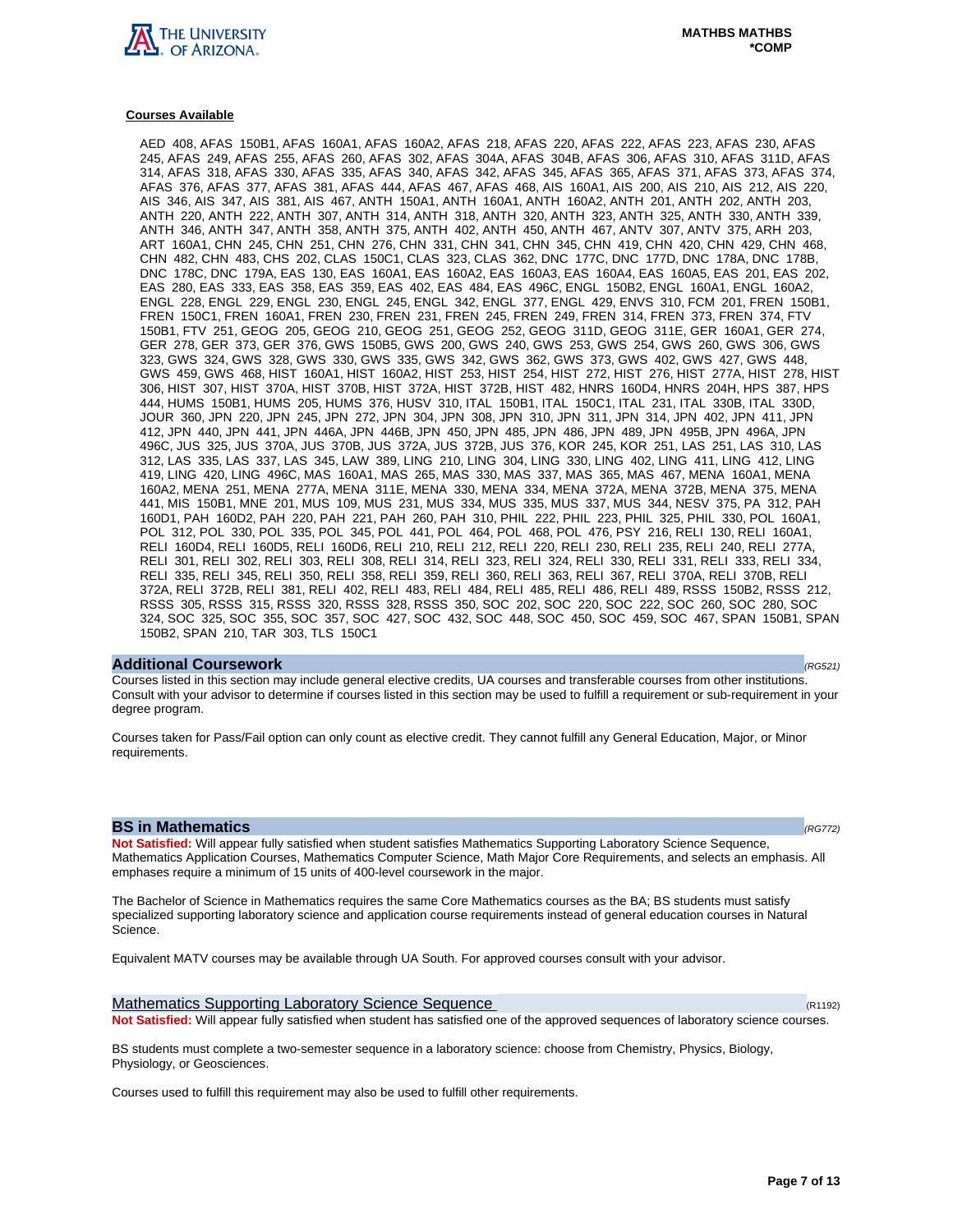

Option 1: Chemistry I (R1192/L2)

**Not Satisfied:** Complete 4 units from Chemistry 141 & 143, 151, 161 & 163

· **Units:** 4.00 required, 0.00 completed, 4.00 needed

| <b>Term</b> | <b>Subject</b> | <b>Catalog Nbr</b> | <b>Course Title</b> | Grade | <b>Units</b> | <b>RptCd</b> | <b>RaDes</b> | <b>Type</b> |
|-------------|----------------|--------------------|---------------------|-------|--------------|--------------|--------------|-------------|
|             |                |                    |                     |       |              |              |              |             |
|             |                |                    |                     |       |              |              |              |             |

# **Courses Available**

CHEM 141, CHEM 143, CHEM 151, CHEM 161, CHEM 163, Approved Transfer Course

AND Option 1: Chemistry II (R1192/L5)

**Not Satisfied:** Complete 4 units from Chemistry 142 & 144, 152, 162 & 164

· **Units:** 4.00 required, 0.00 completed, 4.00 needed

| Term | <b>Subject</b> | <b>Catalog Nbr</b> | <b>Course Title</b> | Grade | <b>Units</b> | <b>RptCd</b> | <b>RaDes</b> | <b>Type</b> |
|------|----------------|--------------------|---------------------|-------|--------------|--------------|--------------|-------------|
|      |                |                    |                     |       |              |              |              |             |
|      |                |                    |                     |       |              |              |              |             |

# **Courses Available**

CHEM 142, CHEM 144, CHEM 152, CHEM 162, CHEM 164, Approved Transfer Course

#### OR Option 2: Geosciences (R1192/L10)

**Not Satisfied:** Complete 1 course

· **Courses:** 1.00 required, 0.00 completed, 1.00 needed

| <b>Term</b> | <b>Subject</b> | <b>Catalog Nbr</b> | <b>Course Title</b> | Grade | <b>Units</b> | <b>RptCd</b> | <b>RaDes</b> | <b>Type</b> |
|-------------|----------------|--------------------|---------------------|-------|--------------|--------------|--------------|-------------|
|             | <b>GEOS</b>    | 251                |                     |       |              |              |              |             |

# **Courses Available**

GEOS 251

# AND Option 2: Geosciences (R1192/L15) **Not Satisfied:** Complete 1 course

· **Courses:** 1.00 required, 0.00 completed, 1.00 needed

| Term | <b>Subject</b> | <b>Catalog Nbr</b> | Course Title | Grade | <b>Units</b> | <b>RptCd</b> | <b>RaDes</b> | <b>Type</b> |
|------|----------------|--------------------|--------------|-------|--------------|--------------|--------------|-------------|
|      |                |                    |              |       |              |              |              |             |

# **Courses Available**

GEOS 255, GEOS 302, GEOS 304, GEOS 308, GEOS 322

OR Option 3: Biology (R1192/L20)

**Not Satisfied:** OR Complete 8 units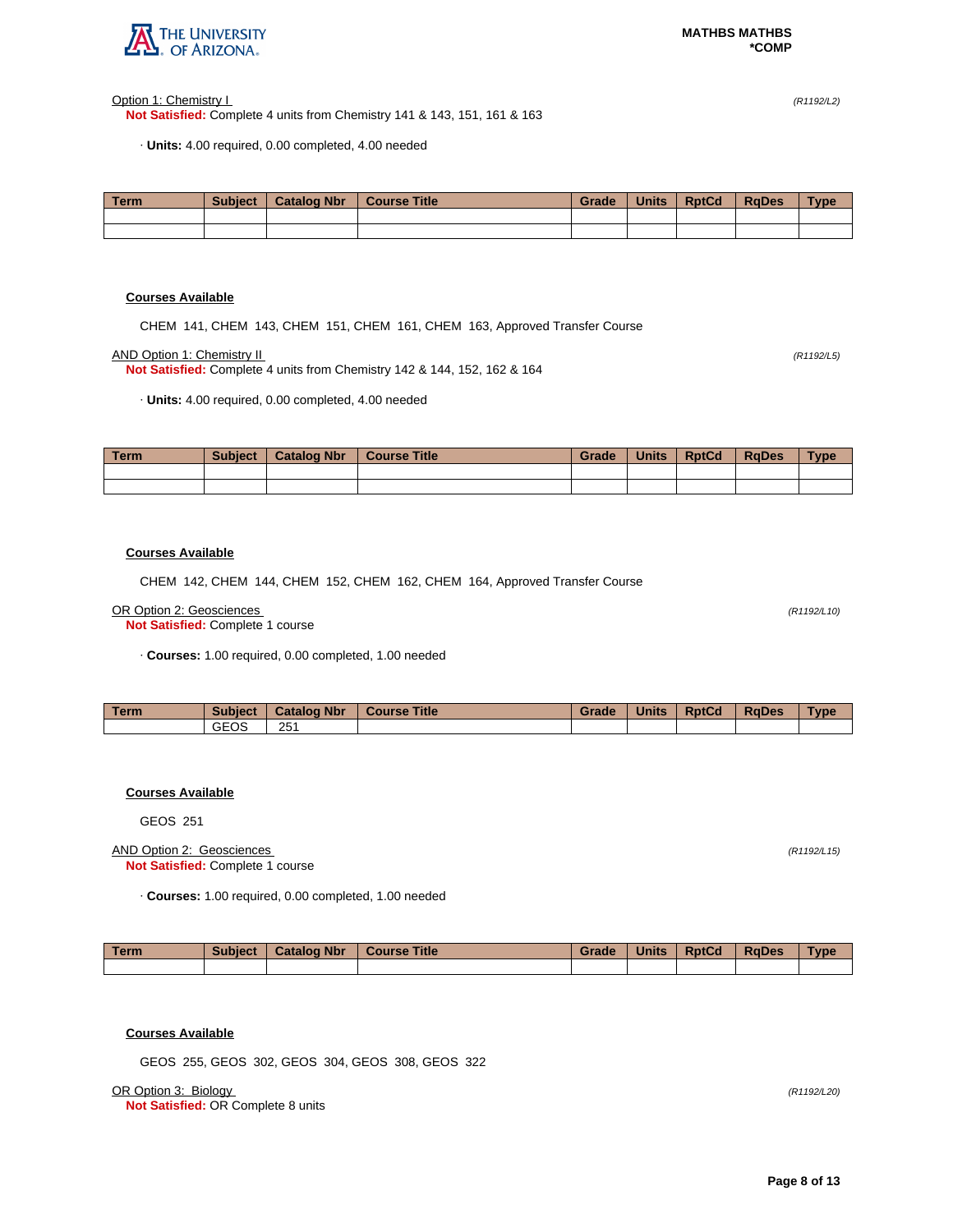

· **Units:** 8.00 required, 0.00 completed, 8.00 needed

| Term | Subiect | <sup>1</sup> Catalog Nbr | Course Title | Grade | Units | <b>RptCd</b> | RaDes | <b>Type</b> |
|------|---------|--------------------------|--------------|-------|-------|--------------|-------|-------------|
|      |         |                          |              |       |       |              |       |             |
|      |         |                          |              |       |       |              |       |             |
|      |         |                          |              |       |       |              |       |             |

# **Courses Available**

MCB 181L, MCB 181R, Approved Transfer Course, MCB 184, ECOL 182L, ECOL 182R

OR Option 4: Physiology (R1192/L27)

**Not Satisfied:** Complete 2 courses

· **Courses:** 2.00 required, 0.00 completed, 2.00 needed

| <b>Term</b> | <b>Subject</b> | <b>Catalog Nbr</b> | <b>Course Title</b> | Grade | <b>Units</b> | <b>RptCd</b> | <b>RaDes</b> | <b>Type</b> |
|-------------|----------------|--------------------|---------------------|-------|--------------|--------------|--------------|-------------|
|             | <b>PSIO</b>    | 201                |                     |       |              |              |              |             |
|             | <b>PSIC</b>    | 202                |                     |       |              |              |              |             |

## **Courses Available**

PSIO 201, PSIO 202

OR Option 5: Introductory Mechanics (R1192/L40)

**Not Satisfied:** OR Complete one course from Physics 141, 161H.

· **Courses:** 1.00 required, 0.00 completed, 1.00 needed

| <b>Term</b> | Subject | <b>Catalog Nbr</b> | <b>Course Title</b> | Grade | <b>Units</b> | <b>RptCd</b> | <b>RaDes</b> | Type |
|-------------|---------|--------------------|---------------------|-------|--------------|--------------|--------------|------|
|             |         |                    |                     |       |              |              |              |      |

# **Courses Available**

PHYS 141, PHYS 161H

AND Option 5:Intro Thermodynamics & Optics or Electricity & Magnetism (R1192/L50) (R1192/L50) **Not Satisfied:** AND Complete 1 course from Physics 142, 241, 162H, 261H.

· **Courses:** 1.00 required, 0.00 completed, 1.00 needed

| Term | <b>Subject</b> | <b>Catalog Nbr</b> | Course Title | Grade | <b>Units</b> | <b>RptCd</b> | <b>RaDes</b> | <b>Type</b> |
|------|----------------|--------------------|--------------|-------|--------------|--------------|--------------|-------------|
|      |                |                    |              |       |              |              |              |             |

**Courses Available**

PHYS 142, PHYS 162H, PHYS 241, PHYS 261H

# **Mathematics Application Courses (R1217)** (R1217)

**Not Satisfied:** Will appear fully satisfied when student has satisfied 6 units of non-math coursework with a prerequisite or corequisite of at least Calculus I (MATH 122B or higher).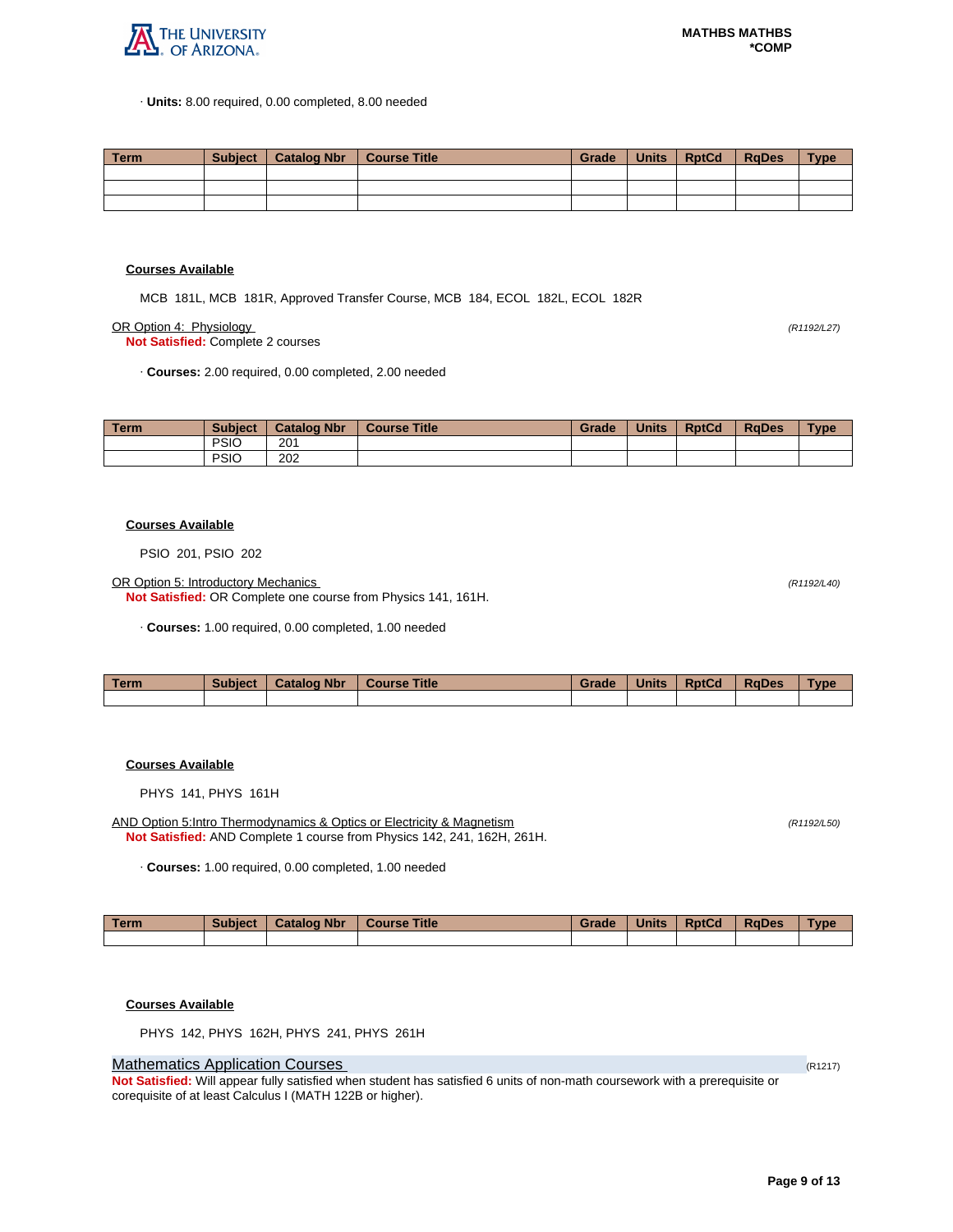

Courses used to fulfill this requirement may also be used to fulfill other requirements.

This requirement does not apply to the Mathematics Education Emphasis.

## Courses with Calculus Prerequisite (R1217/L10)

**Not Satisfied:** Consult with the advisor to discuss approved courses. Up to 3 units of internship credit (MATH 493) may apply to the application course requirement.

· **Units:** 6.00 required, 0.00 completed, 6.00 needed

| l Term | <b>Subject</b> | <b>Catalog Nbr</b> | Course Title | Grade | <b>Units</b> | <b>RptCd</b> | <b>RaDes</b> | <b>Type</b> |
|--------|----------------|--------------------|--------------|-------|--------------|--------------|--------------|-------------|
|        |                |                    |              |       |              |              |              |             |
|        |                |                    |              |       |              |              |              |             |

## **Courses Available**

AREC 304, AREC 464, AREC 479, ASTR 250, ATMO 436A, ATMO 469A, ATMO 469B, BAT 201, BE 201, BE 284, BE 428, BE 481A, BE 481B, BIOC 462A, BIOC 462B, BIOC 466, BME 214, BME 481B, CE 214, CHEE 201, CHEE 202, CHEE 297, CHEE 481A, CHEE 481B, CHEM 161, CHEM 162, CHEM 325, CHEM 404A, CHEM 480A, CHEM 480B, CHEM 481, CSC 345, CSC 422, CSC 433, CSC 436, CSC 437, CSC 444, CSC 445, CSC 453, CSC 460, CSC 477, CSC 483, CSCV 345, ECE 201R, ECE 404, ECOL 302, ECOL 419, ECOL 447, ECOL 496N, ECON 332, ECON 361, ENGR 211C, ENGR 211E, ENGR 211P, ENGR 265, ENVS 420, ENVS 470, ENVS 479, GEOG 463, GEOS 322, GEOS 356, GEOS 419, GEOS 432, GEOS 434A, GEOS 440, GEOS 469, GEOS 479, HWRS 349A, HWRS 421, HWRS 431, HWRS 460A, HWRS 479, ISTA 421, ISTA 450, MATH 493, MCB 303, MCB 480, MSE 345, MSE 404, MSE 415, OPTI 201R, OPTI 404, OPTI 495B, PHYS 140, PHYS 143, PHYS 240, PHYS 241, PHYS 261H, PSIO 303, PSIO 305, PSIO 472, PTYS 407, RCSC 216, RNR 479, SIE 250, SIE 265, WSM 460A, PHYS 142, PHYS 162H, PHYS 141, PHYS 161H

| <b>Mathematics Supporting Computer Science</b>                                                      | (R15810) |
|-----------------------------------------------------------------------------------------------------|----------|
| <b>Satisfied:</b> Will appear fully satisfied when student satisfies Computer Science requirements. |          |

Computer Science (R15810/L10)

**Not Satisfied:** Complete 1 course. Consult your advisor for a list of alternative programming courses.

Courses used to fulfill this requirement may also be used to fulfill other requirements.

· **Courses:** 1.00 required, 0.00 completed, 1.00 needed

| <b>Term</b> | <b>Subject</b> | <b>Catalog Nbr</b> | <b>Course Title</b> | Grade | <b>Units</b> | <b>RptCd</b> | <b>RaDes</b> | Type |
|-------------|----------------|--------------------|---------------------|-------|--------------|--------------|--------------|------|
|             |                |                    |                     |       |              |              |              |      |

# **Courses Available**

CSC 110, CSC 120, CSC 250, ISTA 130

## Math Major Core Requirements (R1173) (R1173)

**Not Satisfied:** Will appear fully satisfied when student satisfies Calculus I and other Core Courses.

#### Calculus I (R1173/L10)

**Not Satisfied:** Complete 1 course

· **Courses:** 1.00 required, 0.00 completed, 1.00 needed

| <b>Term</b> | <b>Subject</b> | <b>Catalog Nbr</b> | <b>Course Title</b> | Grade | <b>Units</b> | <b>RptCd</b> | <b>RaDes</b> | <b>Type</b> |
|-------------|----------------|--------------------|---------------------|-------|--------------|--------------|--------------|-------------|
|             |                |                    |                     |       |              |              |              |             |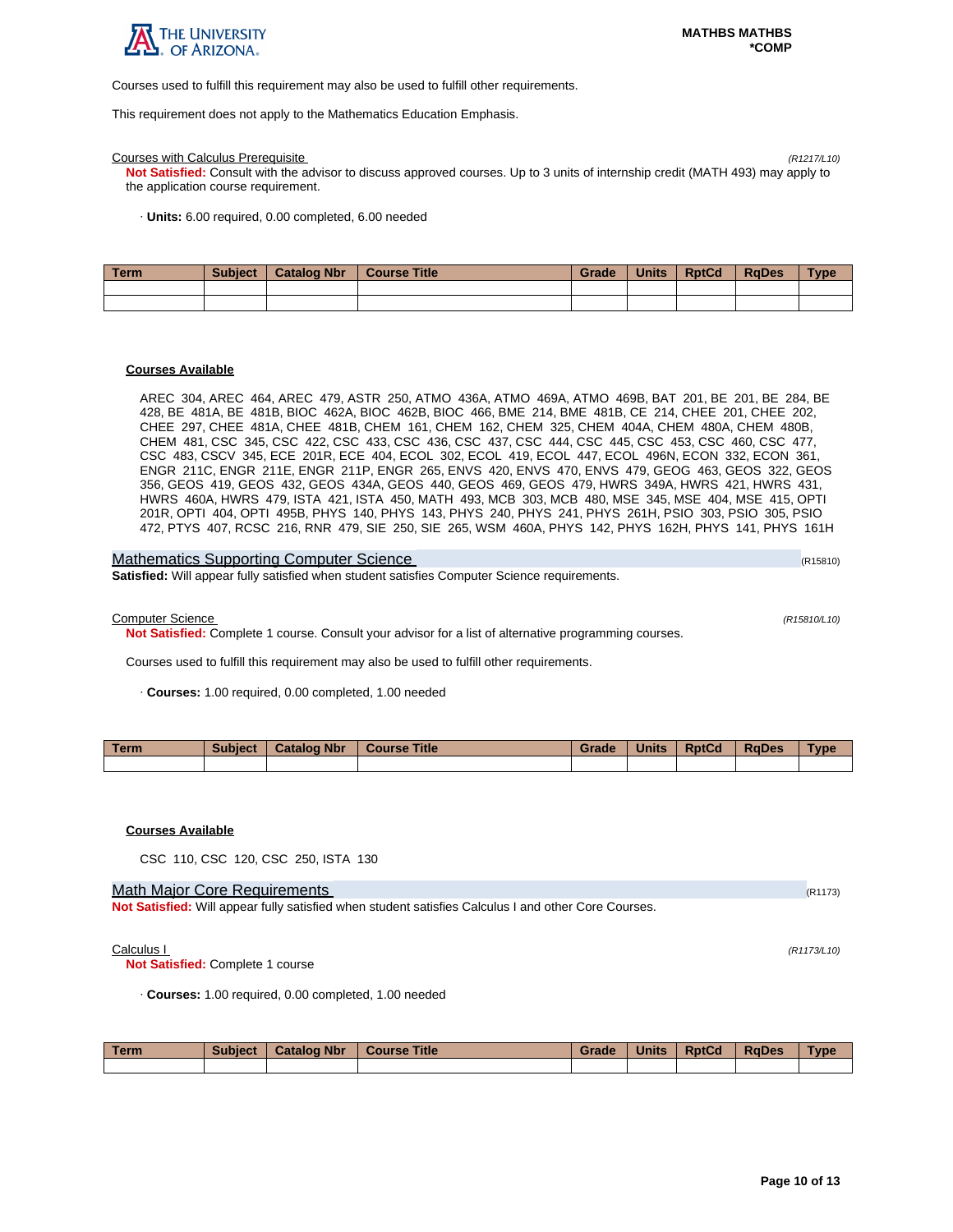

MATH 122B, MATH 125

Core Courses (R1173/L50) **Not Satisfied:** Complete 5 courses. Credit allowed for only one course in each pair: MATH 313 or MATV 313, MATH 323 or MATV 323, MATH 355 or MATV 355. MATV courses are only available to UA South students.

· **Courses:** 5.00 required, 0.00 completed, 5.00 needed

| Term | Subject   Catalog Nbr | Course Title | Grade | Units   RptCd | <b>RaDes</b> | <b>Type</b> |
|------|-----------------------|--------------|-------|---------------|--------------|-------------|
|      |                       |              |       |               |              |             |
|      |                       |              |       |               |              |             |
|      |                       |              |       |               |              |             |
|      |                       |              |       |               |              |             |
|      |                       |              |       |               |              |             |

# **Courses Available**

MATH 129, MATH 223, MATH 313, MATH 323, MATH 355, MATV 313, MATV 323, MATV 355

# **Emphasis in Comprehensive Mathematics**  (RG844) **Comprehensive Mathematics (RG844)**

**Not Satisfied:** Will appear fully satisfied when student satisfies Comprehensive Emphasis courses, Comprehensive Emphasis Graduation Requirements, and declares a minor.

Equivalent MATV courses may be available through UA South. For approved courses consult with your advisor.

# Comprehensive Emphasis Requirements (R1174) and Research (R1174) and R1174) and R1174)

**Not Satisfied:** Will appear fully satisfied when student satisfies Comprehensive Required Courses and either the sequence in Abstract Algebra or Differential Equations.

Comprehensive Required Courses (R1174/L10)

**Not Satisfied:** Complete 4 courses

· **Courses:** 4.00 required, 0.00 completed, 4.00 needed

| <b>Term</b> | <b>Subject</b> | <b>Catalog Nbr</b> | <b>Course Title</b> | Grade | <b>Units</b> | <b>RptCd</b> | <b>RaDes</b> | <b>Type</b> |
|-------------|----------------|--------------------|---------------------|-------|--------------|--------------|--------------|-------------|
|             | <b>MATH</b>    | 413                |                     |       |              |              |              |             |
|             | <b>MATH</b>    | 424                |                     |       |              |              |              |             |
|             | <b>MATH</b>    | 425A               |                     |       |              |              |              |             |
|             | <b>MATH</b>    | 425B               |                     |       |              |              |              |             |

# **Courses Available**

MATH 413, MATH 424, MATH 425A, MATH 425B

Option 1: Abstract Algebra (R1174/L20)

**Not Satisfied:** Complete MATH 415A and MATH 415B

· **Courses:** 2.00 required, 0.00 completed, 2.00 needed

| <b>Term</b> | <b>Subject</b> | <b>Catalog Nbr</b> | <b>Course Title</b> | Grade | <b>Units</b> | <b>RptCd</b> | <b>RaDes</b> | <b>Type</b> |
|-------------|----------------|--------------------|---------------------|-------|--------------|--------------|--------------|-------------|
|             | MATH           | 415A               |                     |       |              |              |              |             |
|             | MATH           | 415B               |                     |       |              |              |              |             |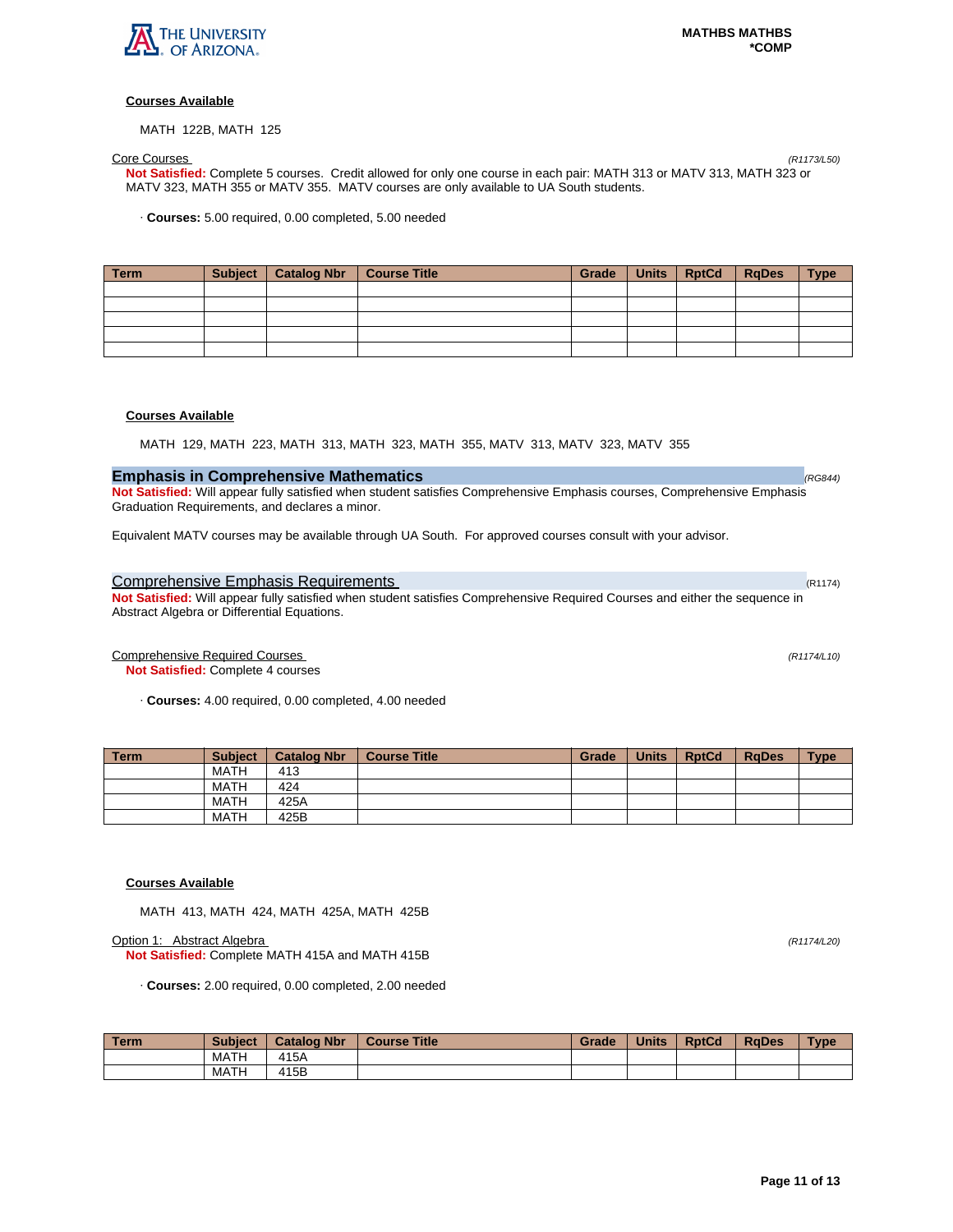

MATH 415A, MATH 415B

OR Option 2: Differential Equations (R1174/L30) **Not Satisfied:** OR Complete MATH 454 and MATH 456

· **Courses:** 2.00 required, 0.00 completed, 2.00 needed

| l Term | <b>Subject</b> | <b>Catalog Nbr</b> | <b>Course Title</b> | Grade | <b>Units</b> | <b>RptCd</b> | <b>RaDes</b> | Type |
|--------|----------------|--------------------|---------------------|-------|--------------|--------------|--------------|------|
|        | MATH           | 454                |                     |       |              |              |              |      |
|        | MATH           | 456                |                     |       |              |              |              |      |

# **Courses Available**

MATH 454, MATH 456

# Major 400-level Upper Division (Rtandon) (Rtandon Casa et al. (Rtandon Casa et al. (Rtandon Casa et al. (Rtandon Casa et al. (Rtandon) (Rtandon) (Rtandon) (Rtandon Casa et al. (Rtandon) (Rtandon) (Rtandon) (Rtandon) (Rtand

**Not Satisfied:** A minimum of 15 units of 400-level upper-division major coursework must be completed.

· **Units:** 15.00 required, 0.00 completed, 15.00 needed

| Term | Subject | Catalog Nbr Course Title | Grade | Units   RptCd | <b>RgDes</b> | <b>Type</b> |
|------|---------|--------------------------|-------|---------------|--------------|-------------|
|      |         |                          |       |               |              |             |
|      |         |                          |       |               |              |             |
|      |         |                          |       |               |              |             |
|      |         |                          |       |               |              |             |
|      |         |                          |       |               |              |             |

# Comprehensive Math Emphasis Graduation Requirements (R1176) Comprehensive Math CR1176)

**Not Satisfied:** Will appear fully satisfied when student satisfies Mid Career Writing Assessment, Major GPA, Residency requirement, and Major Upper Division unit requirement.

# Mid Career Writing Assessment (R1176/L3)

**Not Satisfied:** Complete 2nd semester English Composition with a B grade or higher. Students who do not earn a grade of B or higher in 2nd semester English Composition must also satisfy a college or department writing requirement. Consult your major advisor if you do not earn a grade of B or higher in 2nd semester English Composition.

· **Courses:** 1.00 required, 0.00 completed, 1.00 needed

| Term | <b>Subject</b> | <b>Catalog Nbr</b> | <b>Course Title</b> | Grade | <b>Units</b> | <b>RptCd</b> | <b>RaDes</b> | <b>Type</b> |
|------|----------------|--------------------|---------------------|-------|--------------|--------------|--------------|-------------|
|      |                |                    |                     |       |              |              |              |             |

Major GPA (R1176/L10)

**Satisfied:** A minimum 2.0 GPA is required in the major coursework.

· **GPA:** 2.000 required, 0.000 completed

**Not Satisfied:** A minimum of 37 units must be completed in the major.

· **Units:** 37.00 required, 0.00 completed, 37.00 needed